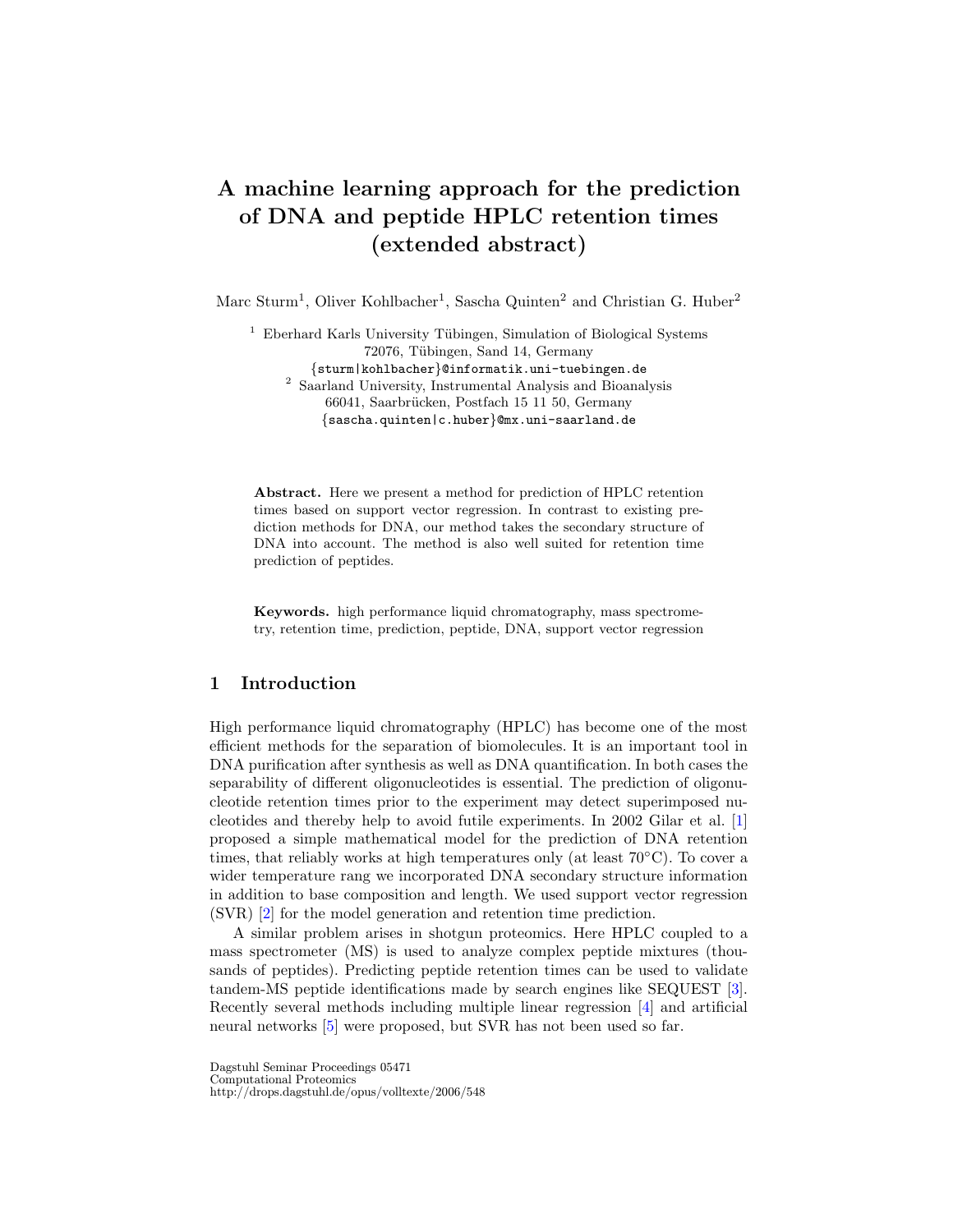## 2 Materials and Methods

#### 2.1 DNA dataset

Our dataset consists of 72 nucleotides of length 15 up to 48 bases. To study the influence of secondary structure on the retention time at different temperatures, the dataset consists of nucleotides that contain little to no secondary structure and others where the whole sequence forms one hairpin. Fig. [1](#page-1-0) shows the fraction of bases involved in a secondary structure at different temperatures. Of



<span id="page-1-0"></span>Fig. 1. Fraction of secondary structure at different temperatures.

these 72 nucleotides the retention time was determined at 30, 50 and 80◦C on a monolythic PS-DVB column. The homo-oligonucleotides  $T_{14}$  and  $T_{26}$  were used as internal standard in order to normalize the retention times between different measurements.

DNA secondary structure prediction The secondary structure of the DNA at different temperatures was predicted using the RNAFold tool of the Vienna RNA Package [\[6\]](#page-4-5).

## 2.2 Peptides dataset

For the peptide retention time prediction, a training dataset of 1835 peptides and corresponding retention times was generated from a large amount of SEQUEST [\[3\]](#page-4-2) MS/MS peptide identifications. Only the high quality identifications were included in our dataset (criteria are described in [\[5\]](#page-4-4)). The retention times were normalized to the interval [0,1] relative to the gradient length as the dataset contained spectra recorded with several different HPLC gradients.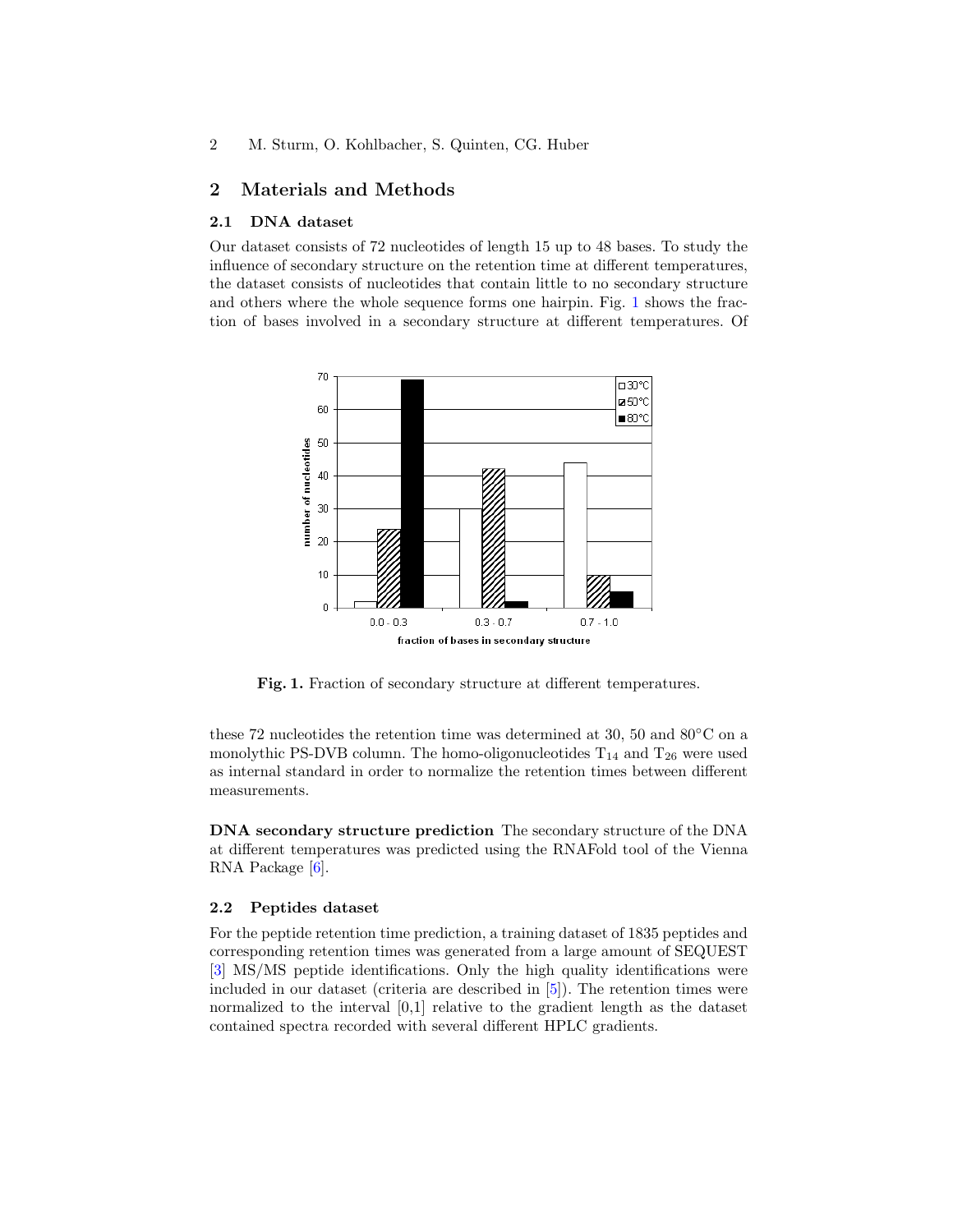## 2.3 Support vector regression

SVR is a machine learning technique that uses a training dataset to derive a model for the prediction of some property of the data points. In this case the sought-for property is the retention time. Each data point in the training set consists of a vector of numbers, the so called features. Features for the retention time prediction might be overall length of the sequence, composition of the sequence, etc. The mathematical details of SVR have been described by Vapnik [\[2\]](#page-4-1).

In this study the libSVM implementation [\[7\]](#page-4-6) was used with the Radial Basis Function kernel. The kernel parameters C and g have been optimized using a grid search and 3-fold cross validation.

## 3 Results and discussion

#### 3.1 DNA

For the prediction of DNA retention times the length, the base composition and the fraction of bases in secondary structure were used as features for the SVR.



<span id="page-2-0"></span>Fig. 2. Correlation of experimental and predicted DNA retention times.

Fig. [2](#page-2-0) shows a comparison of experimental and predicted retention times for 80◦C. This figure shows only the model accuracy as the model was trained on the same data it had to predict afterwards. Due to over-fitting of the model the real prediction performance might be not as good as shown here. However, the squared correlation coefficient in 3-fold cross-validation  $(Q^2)$  is higher than 0.95 for all temperatures as Table [1](#page-3-0) shows.

The comparison of our model to the Gilar model reveals the shortcomings of the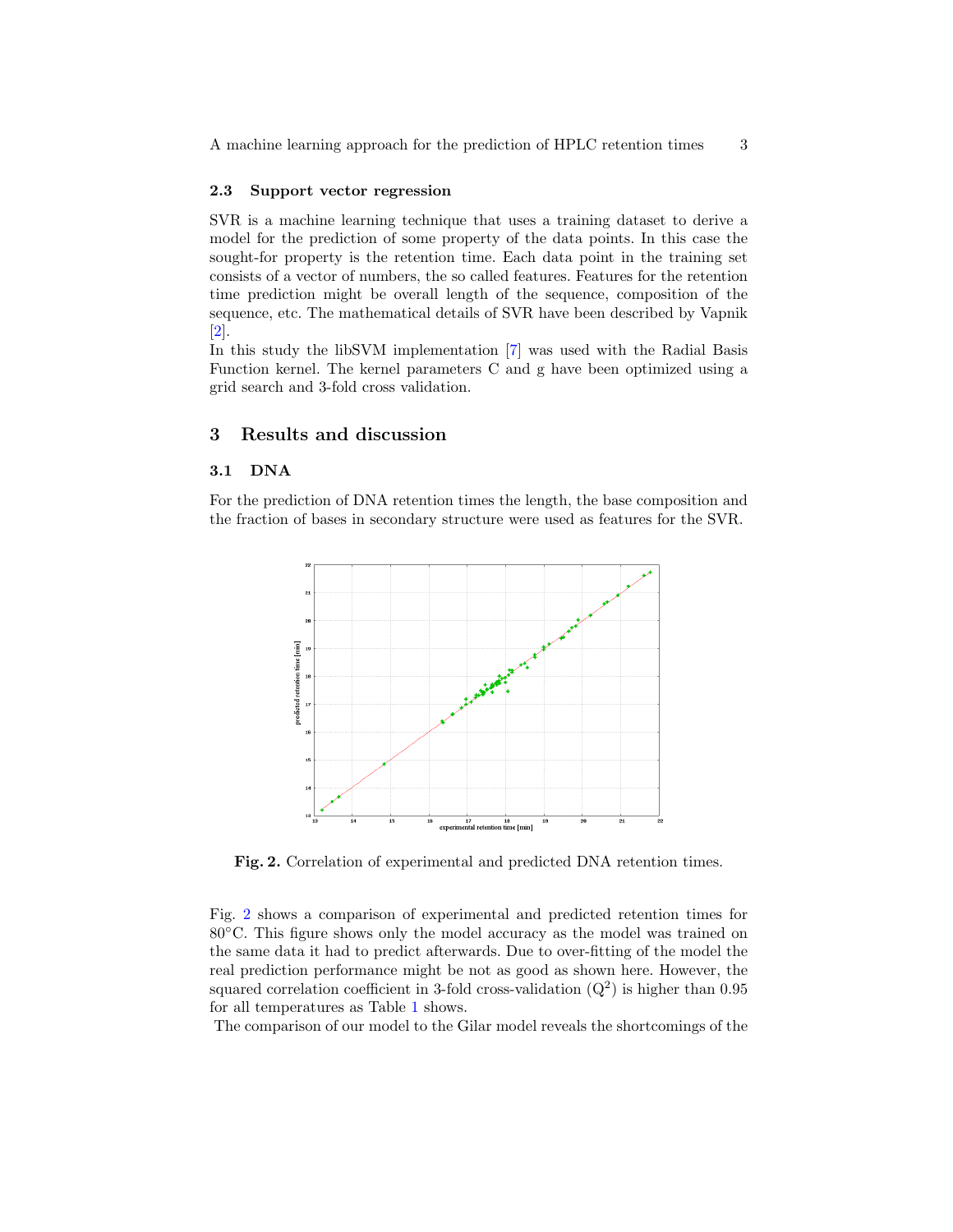## 4 M. Sturm, O. Kohlbacher, S. Quinten, CG. Huber

<span id="page-3-0"></span>

| Temperature $\lceil \degree \text{C} \rceil$ SVR $\lceil \text{Q}^2 \rceil$ Gilar model $\lceil \text{Q}^2 \rceil$ |       |       |
|--------------------------------------------------------------------------------------------------------------------|-------|-------|
| 80                                                                                                                 | 0.974 | 0.970 |
| 50                                                                                                                 | 0.962 | 0.727 |
| 30                                                                                                                 | 0.951 | 0.538 |

Table 1. Comparison of prediction methods for DNA retention times.

latter at lower temperatures. Both models perform very well for 80◦C. However the performance of the Gilar model dramatically drops with the temperature, while our model performs well for all temperatures.

These results show that the secondary structure has a large effect on DNA retention time. At high temperatures no secondary structure is present, so the model performance is similar to the Gilar model.

## 3.2 Peptides

For peptide retention time prediction only the length and amino acid composition were used as features for the SVR. In Fig. [3](#page-3-1) one can see that our model achieved a good correlation between experimental and predicted retention times. The squared correlation coefficient is 0.959. However several outliers, especially



<span id="page-3-1"></span>Fig. 3. Correlation of experimental and predicted peptide retention times.

below the diagonal, are present. Many of these outliers have the same amino acid sequence but very different experimental retention times, which is probably caused by incorrect SEQUEST identifications.